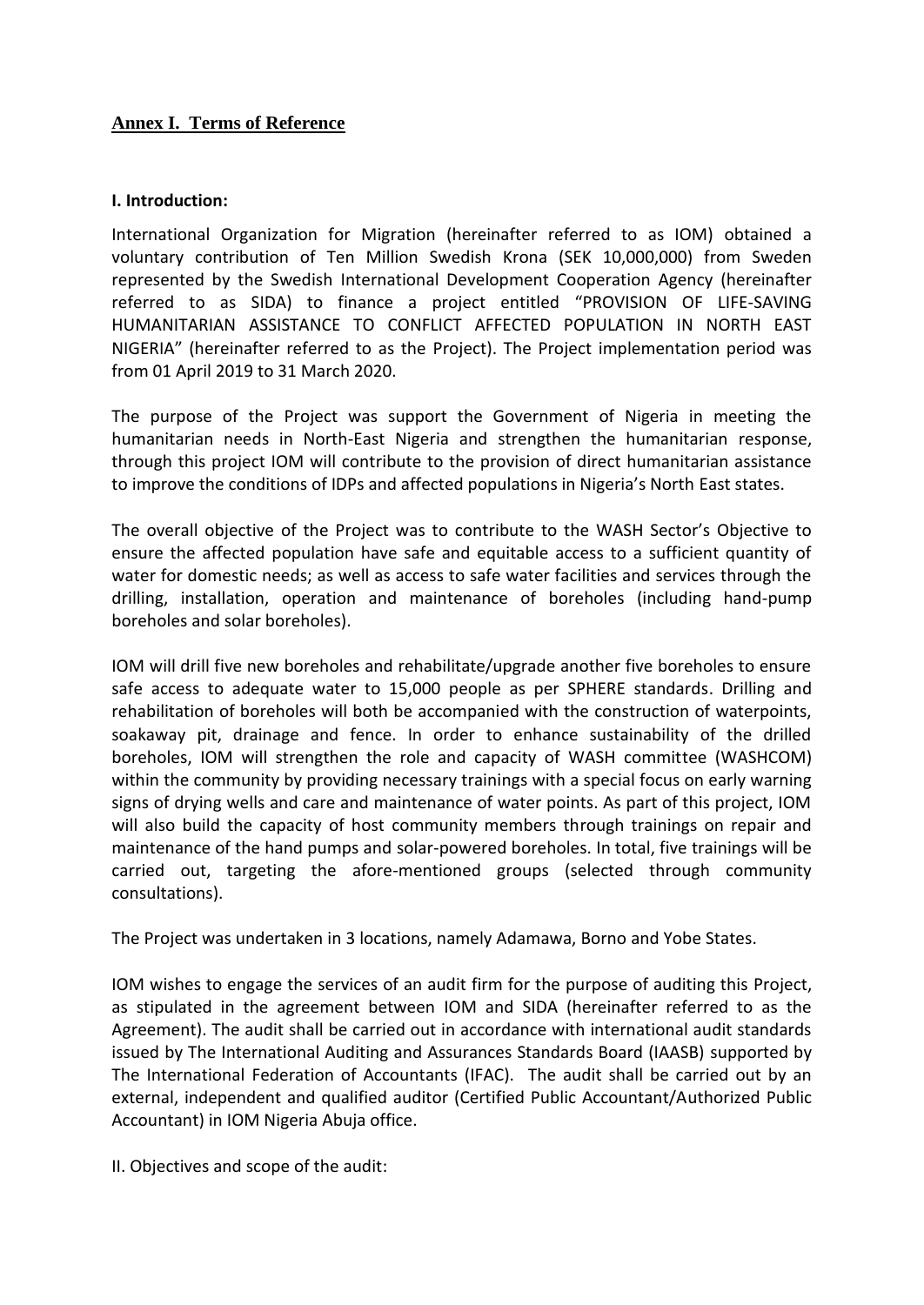The auditor shall use ISA 800/805 as basis for the risk assessment.

- 1. The objective is to audit the Financial Report for the Project for the period from 01 April 2018 to 31 March 2019 and express an audit opinion according to ISA 800/805 on whether the Financial Report of the Project is in accordance with IOM's accounting records and agreed budget.
- 2. The auditor shall examine, assess and report on compliance with the terms and conditions of the Agreement.
- 3. The auditor shall express an opinion whether the Financial Report is correct and gives a true and fair view of the activities of the Project and whether the execution has complied with the rules and conditions governing the use of funds as expressed in the Agreement.

# **III: Agreed upon procedures ISRS 4400, review the following areas in accordance with the Terms of reference below**

- 1. Follow up whether salary costs debited to the project/programme are recorded in a systemized way and examine whether the salary costs can be verified by sufficient supporting documentation.
- 2. Examine whether the financial report includes a comparison between the actual costs/expenditures of activities and the budgeted costs/expenditures in the template and as per the amounts approved by SIDA for the period.
- 3. Based on materiality and risk the auditor shall examine on a test basis whether there is supporting documentation related to incurred costs. Regardless of materiality of the findings the auditor shall quantify the amount for costs lacking sufficient supporting documentation.
- 4. Examine whether the exchange rate policy has been consistently applied in line with the Organization's policy.
- 5. Follow up whether IOM has adhered to its procurement guidelines as referred to in the agreement.
- 6. Review, if applicable, if outgoing balance for previous period is the same as incoming balance for the current period.
- 7. Verify the unspent balance at the end of the financial year against accounting records and its supporting documentation.
- 8. Verify the unspent balance that shall be repaid to SIDA in the final report of the last agreement year. (Only applicable in the final report of the last agreement year which is 2019. This is not applicable to projects funded in 2018)
- 9. If funds have been forwarded to implementing partners, the auditor shall review whether IOM has signed agreements with its implementing partner organizations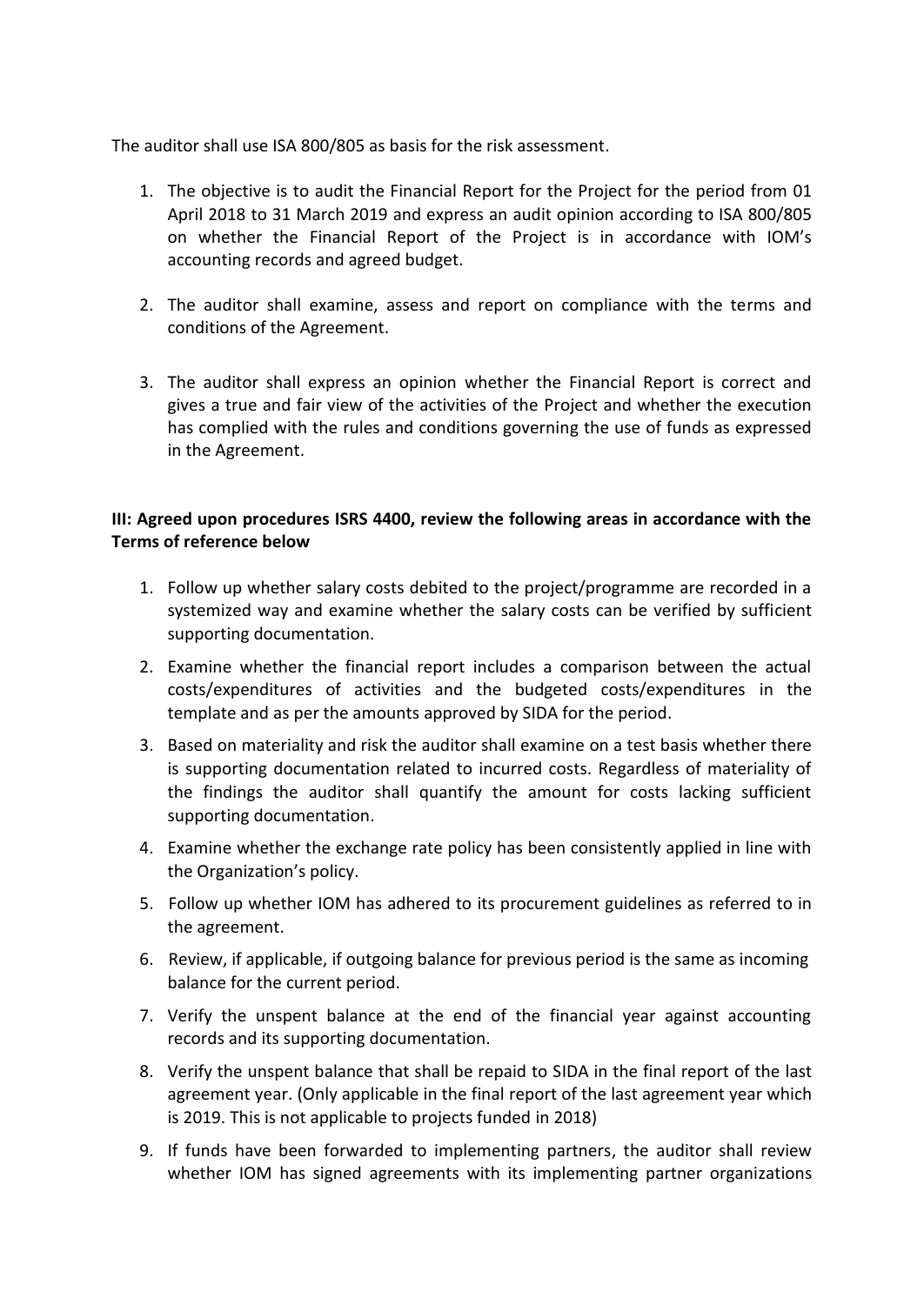that reflect the applicable eligibility and audit requirements. Additionally, the auditor shall examine on a test basis that there is supporting documentation related to the expenditure reported by the implementing partners. The size of the test shall be based on the auditor's risk analysis. The auditors shall report the identified amount in case there is any missing supporting documentation.

# **IV. Reporting**

- The report shall contain details regarding the audit methodology and the scope of the audit.
- The report shall contain an assurance that the audit was performed in accordance with international standards and by an independent qualified auditor.
- The report shall be signed by the responsible auditor (not just the audit firm) including the title of the responsible auditor.
- The reporting from the auditor shall include an independent auditor's report in accordance with the format in standard ISA 800/805 and the auditor's opinion shall be clearly stated. The independent auditor's report shall clearly stipulate that the audit has been conducted in accordance with ISA 800/805.
- The financial report that has been subject of the audit shall be attached to the audit reporting.
- The reporting shall also include a Management letter that discloses all audit findings (significant and other findings), as well as project weaknesses, or other weaknesses that might affect the project, identified during the audit process.
- The auditor shall make recommendations to address any project weaknesses, or other weaknesses that might affect the project, identified. The recommendations should be presented in priority.
- If IOM does not agree with an auditor recommendation, or if IOM explains the reason for the finding for example, then the auditor shall make a final comment to IOM's response.
- If the auditor assesses that no findings or weaknesses have been identified during the audit that would result in a Management Letter, an explanation of this assessment must be disclosed in the audit reporting.
- The Management Letter shall state the measures that have been taken as a result of last previous project audits funded by SIDA in the country through this agreement and whether measures taken have been adequate to deal with reported shortcomings.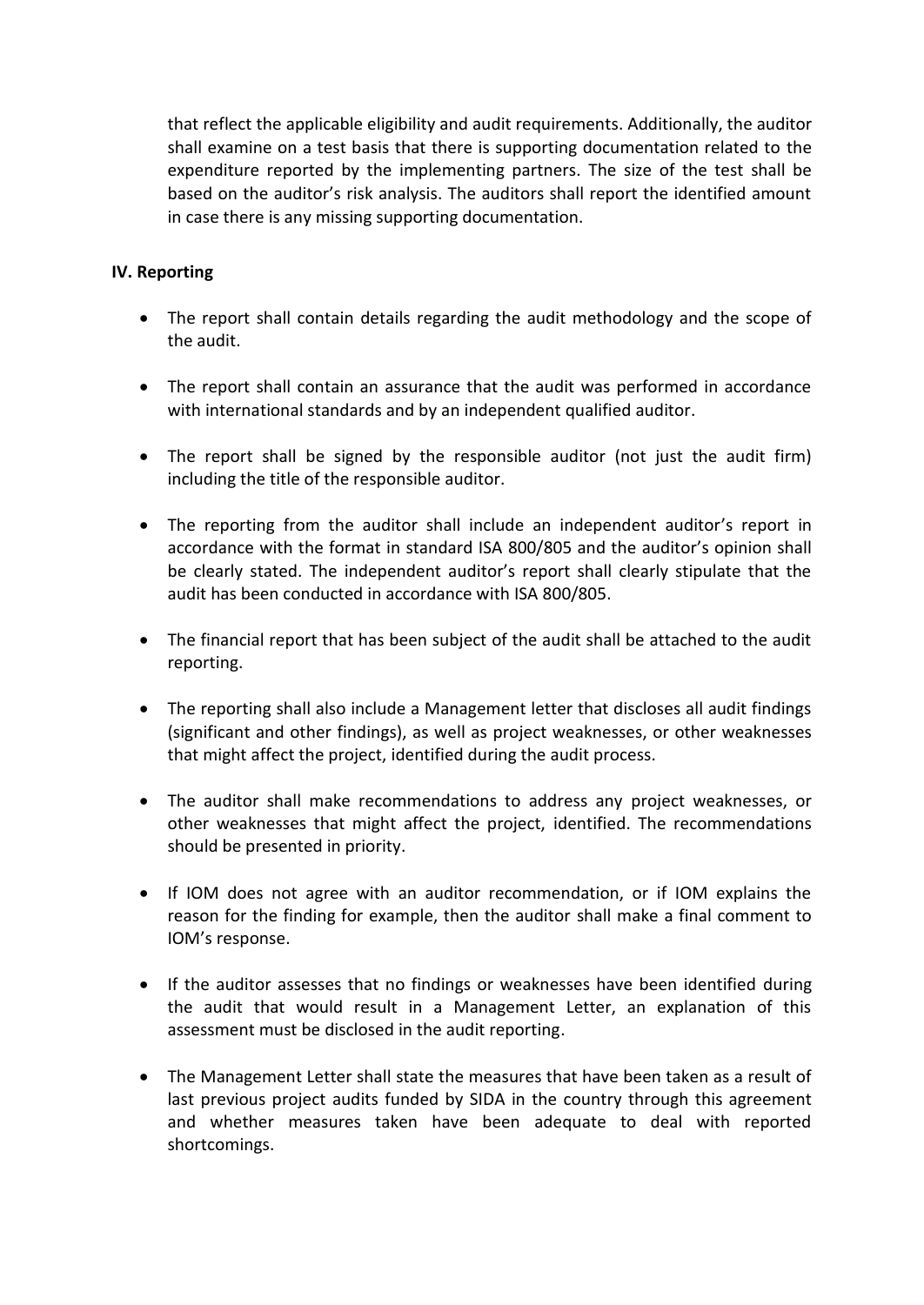- The agreed upon procedures ISRS 4400 under section III, shall be reported separately in a "Report of factual findings". The size of the sample of reviewed audit reporting shall be stated in the report. When the auditor conducts agreed upon procedures according to ISRS 4400 and assesses that the observations presented in the "Report of factual findings" include the information that would have been included in a Management letter, a separate Management letter does not need to be issues for the ISRS 4400 assignment. Instead it is sufficient if the "Report on factual findings" include an explanation as to why a Management letter has not been issues.
- The draft report shall be written in English and be presented to IOM in Excel Word and PDF formats within **4 weeks** of the commencement of the audit.
- The final report shall not exceed 20 pages and should be presented to IOM in two hard copies and one digital PDF version for onward transmission to SIDA.
- The audit shall commence on **an agreed date after successive selection of the audit firm**.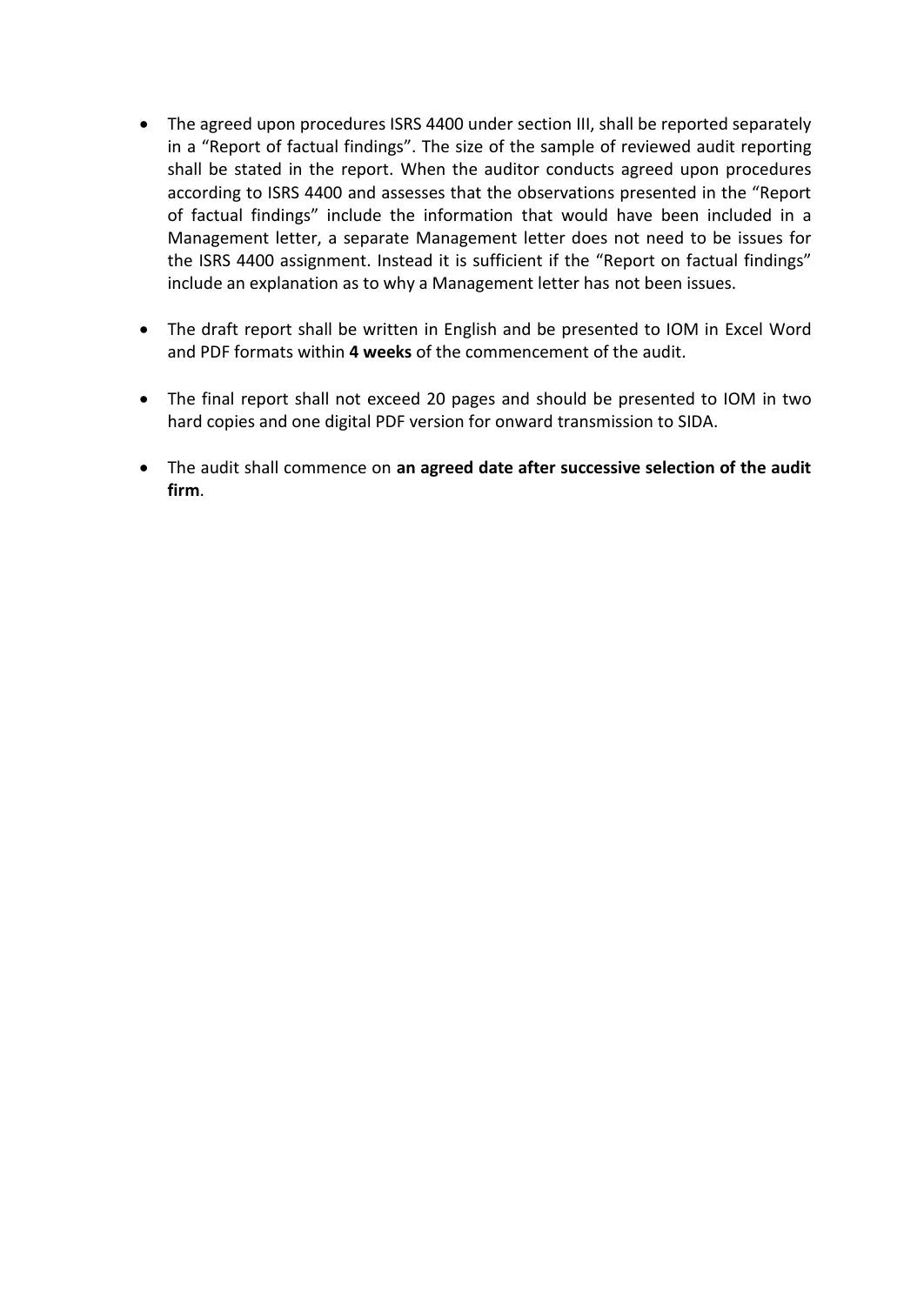# **Annex - II Financial Proposal - Standard Forms**

#### *[Location, Date]*

To: Bids, Evaluation and Award Committee International Organization for Migration No.11 Haile-Selassie Street, Asokoro, Abuja

#### Ladies/Gentlemen:

We, the undersigned, offer to provide the consulting services for Financial Audit of the SIDA funded project **'Multi-sectoral humanitarian assistance in North East Nigeria - SIDA 2019 allocation - Nigeria'**. in accordance with your Request for Proposal (RFP) NG10-20- 343 dated 20th March 2020 and our Proposal (Technical and Financial Proposals). Our attached Financial Proposal is for the sum of NGN. ………………/ …… (…… ………………………………………………………………………………………………… ……………… Nigerian Naira and ……………………………………………….. Kobo) *[Amount in words and figures].* This amount is exclusive of the local taxes.

Our Financial Proposal shall be binding upon us subject to the modifications resulting from Contract negotiations, up to expiration of the validity period of ………………….*[insert validity period]* of the Proposal.

We acknowledge and accept the IOM right to inspect and audit all records relating to our Proposal irrespective of whether we enter into a contract with the IOM as a result of this Proposal or not.

We confirm that we have read, understood and accept the contents of the Instructions to Service Providers/ Consulting Firms (ITC), Terms of Reference (TOR), the Draft Contract, the provisions relating to the eligibility of Service Providers/ Consulting Firms, any and all bulletins issued and other attachments and inclusions included in the RFP sent to us.

We understand you are not bound to accept any Proposal you receive.

We remain,

Yours sincerely, Authorized Signature: Name and Title of Signatory: Name of Firm: Address: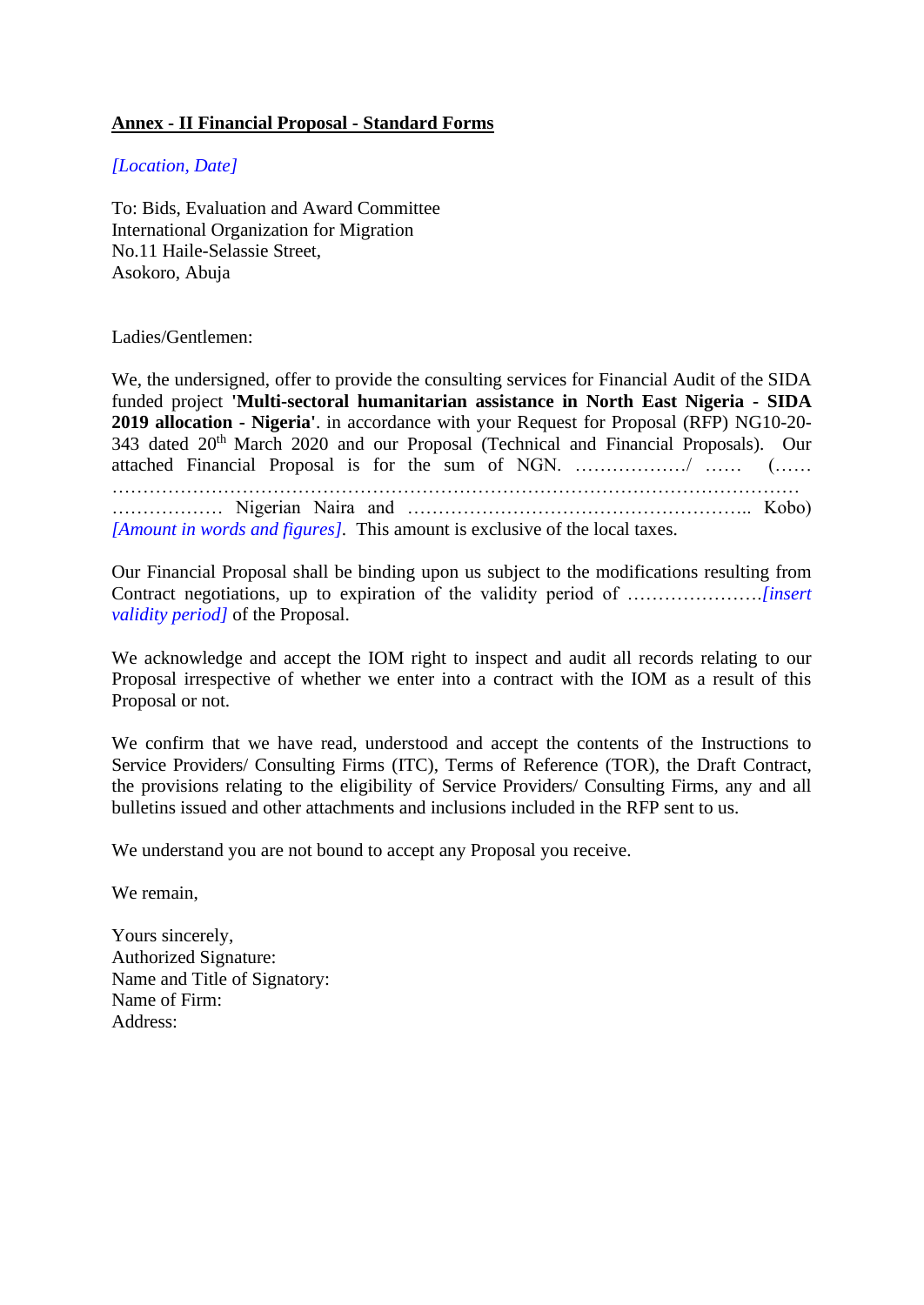#### **Annex - III Bidder Certification**

## I HEREBY CERTIFY THAT:

 $I, \underline{\hspace{1cm}}$  (print name),  $\underline{\hspace{1cm}}$  (title), of \_\_\_\_\_\_\_\_\_\_\_\_\_\_\_\_\_\_\_\_\_\_\_\_\_\_\_\_\_\_\_\_\_\_\_\_\_ (print firm name) possess the legal authority to sign and submit this bidding document

Also I certify the following

- 1. I read and understood the articles of the Request for Proposal (RFP) and its annexes
- 2. I read the vendor code of conduct of IOM Nigeria and agreed its terms and condition by under signing on it
- 3. I certify that the information provided in the vendor information sheet and is true and correct

| Date: |                                           |
|-------|-------------------------------------------|
| Bv:   | (print name of Authorized Representative) |
|       | (signature of Authorized Representative)  |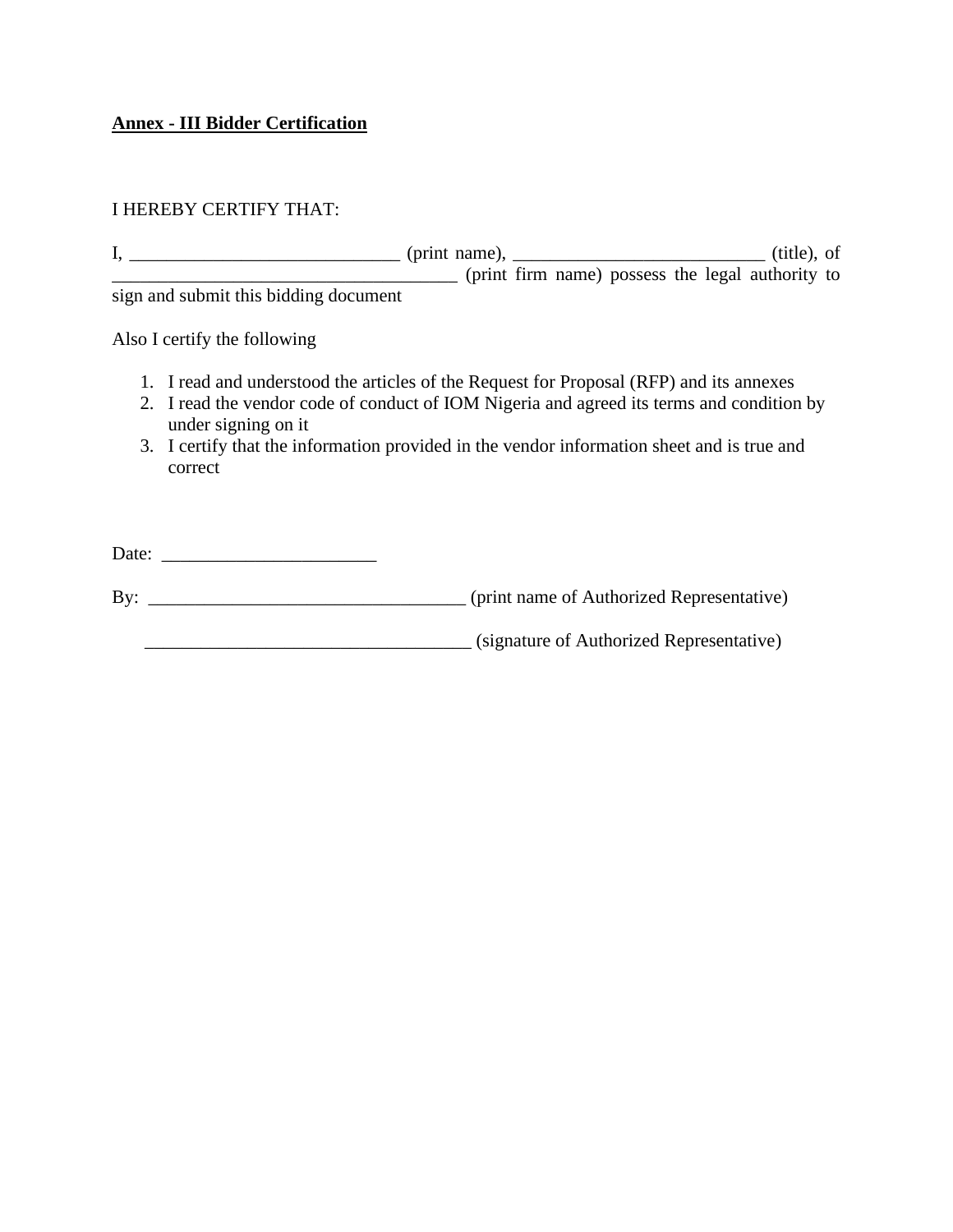## **Annex – IV Vendor Code of Conduct**



# **Vendor Code of Conduct Procurement/ Logistics Department IOM Nigeria**

## TABLE OF CONTENTS

- *1. Foreword*
- *2. IOM Nigeria policy on corruption and position on conflicts of interest*
- *3. Representations from the vendors*
- *4. Applicability of the procurement ethics*
- *5. Requirements from our Vendors*
- *6. Monitoring compliance to the procurement ethics*
- *7. Secure communication channels*
- *8. Disciplinary actions*

#### **1. Foreword**

The following guidelines aim to provide clear summary of IOM's expectation from the vendors in all procurement dealings, ensuring that internationally recognized procurement ethics are followed.

Moreover, with IOM's strict policy on transparency and accountability in all procurement transactions, this document aims to and urges all vendors to adhere to the highest ethical procurement standards.

IOM procurement ethics focuses on **zero tolerance on corruption, avoiding any form conflict of interest and honest representation of vendor's capabilities.** 

Vendors are strongly urged to familiarize themselves with this Code of Conduct which will ensure successful working relations with IOM.

#### **2. IOM Nigeria Policy on Corruption and Position on Conflict of Interest**

IOM expects all contracted vendors and those companies seeking to sell goods or services to conduct their business in accordance with the highest ethical standards. Vendors or potential vendors must strictly comply with all laws and regulations on bribery, corruption and prohibited business practices.

IOM requires that vendors maintain and observe the highest ethical standards. Vendors or potential vendors:

- Shall not, directly or indirectly, offer to any IOM officer or employee money, goods or a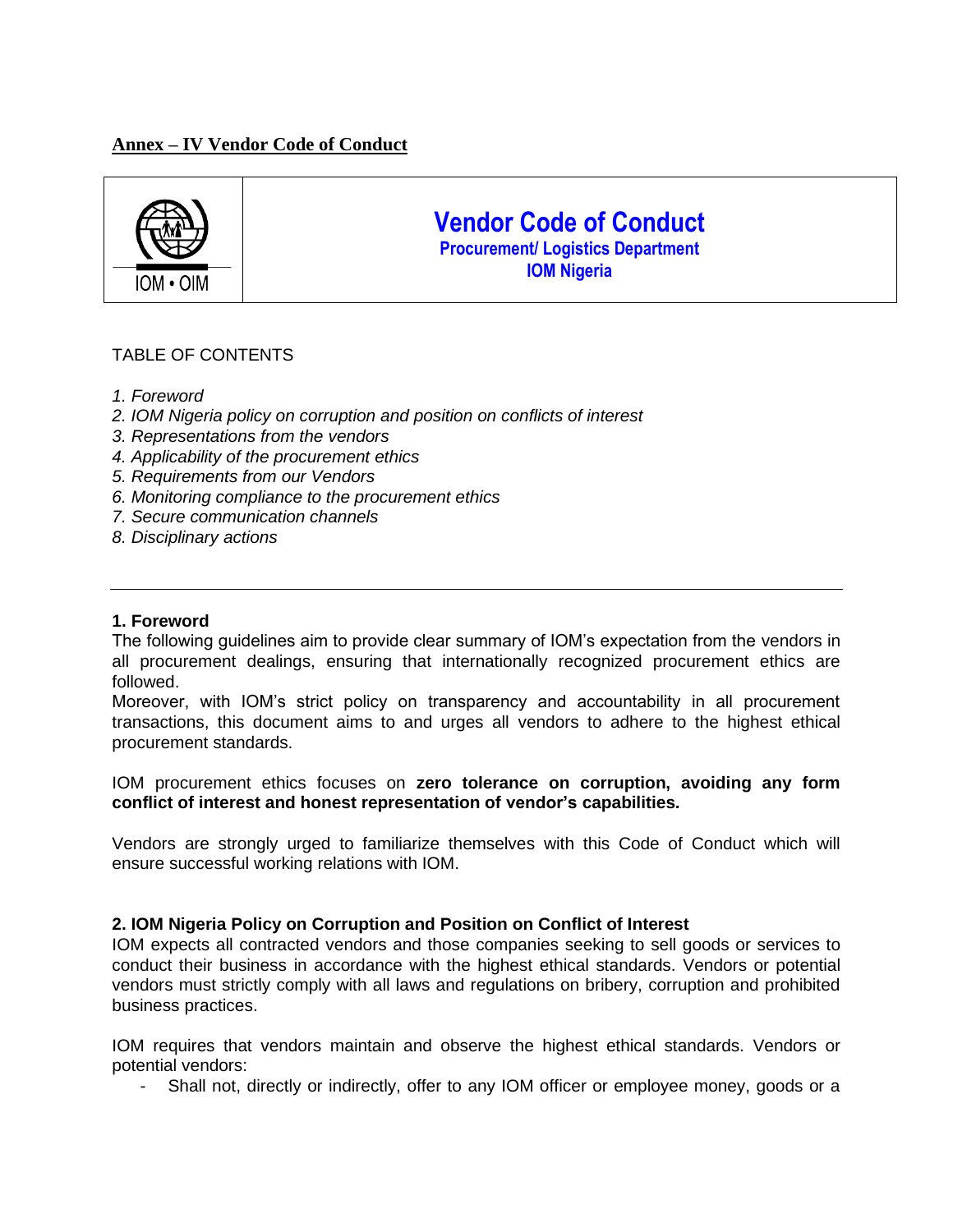service as a consideration or in expectation of a favorable decision, information, opinion, recommendation, vote or any other form of favor which qualifies as corruption.

- Shall not directly or indirectly, offer, give or agree or promise to give to any IOM staff member any gratuity for the benefit of/or at the direction or request of any officer or employee of IOM.
- Immediately inform the IOM Chief of Mission if any employee or manager of IOM solicits or obtained or has made an attempt to obtain gratification for himself/ herself or for any other persons.
- Immediately declare if any of their staff and/or officers had or have any relative employed with IOM in Nigeria. Failure to make such declaration shall be construed as conflict of interest and might result in the exclusion of the vendor from present and future procurement processes and other legal action as deemed fit by the Organization.

#### **3. Representation from Vendors**

IOM expects all its vendors to honestly declare and warrant that:

- It will comply with all legislation, regulations and statutory requirements relating to the provision of the products/ services to IOM.
- It will not act in concert with other vendors or agents when participating in a bid.
- It is a duly authorized/certified provider of the supplied products/services and shall not, expressly or impliedly hold itself out to be an agent/representative of a third-party provider of the same products/services.
- It will only supply products that are certified to be of merchantable and satisfactory quality.
- The vendor possesses the necessary capabilities, equipment and suitable place of business to perform its obligations.
- It shall not contract out or subcontract or outsource any portion of the products/services unless prior written consent from IOM has been obtained; and
- It shall maintain the highest standards of integrity and quality of work at all times.

# **4. Applicability of the Code of Conduct**

It is IOM's expectation that all vendors, their employees, sub-contractor or any other entity acting on behalf of them when dealing with IOM, comprehensively understand and adhere to the Code of Conduct at all times.

# **5. Requirements for Vendors**

All vendors are expected to adhere to the principles and policies prescribed in this Vendor Code of Conduct. In fulfilling these responsibilities, all vendors, their employees dealing with IOM, their sub-contractors and any other representatives dealing on their behalf with IOM must:

- Read and understand the Vendor Code of Conduct.
- Report possible violations of the Vendor Code of Conduct by informing the Head of the Procurement Unit or IOM's Chief of Mission of any situation causing the vendor to operate in violation of the Code of Conduct; and
- Cooperate fully in any investigation.

IOM will do its utmost to deal only with vendors who themselves adopt and adhere to the Vendor Code of Conduct and/or any other policy or code of conduct that aims to promote similar principles as described in the Vendor Code of Conduct. In this respect, IOM will closely monitor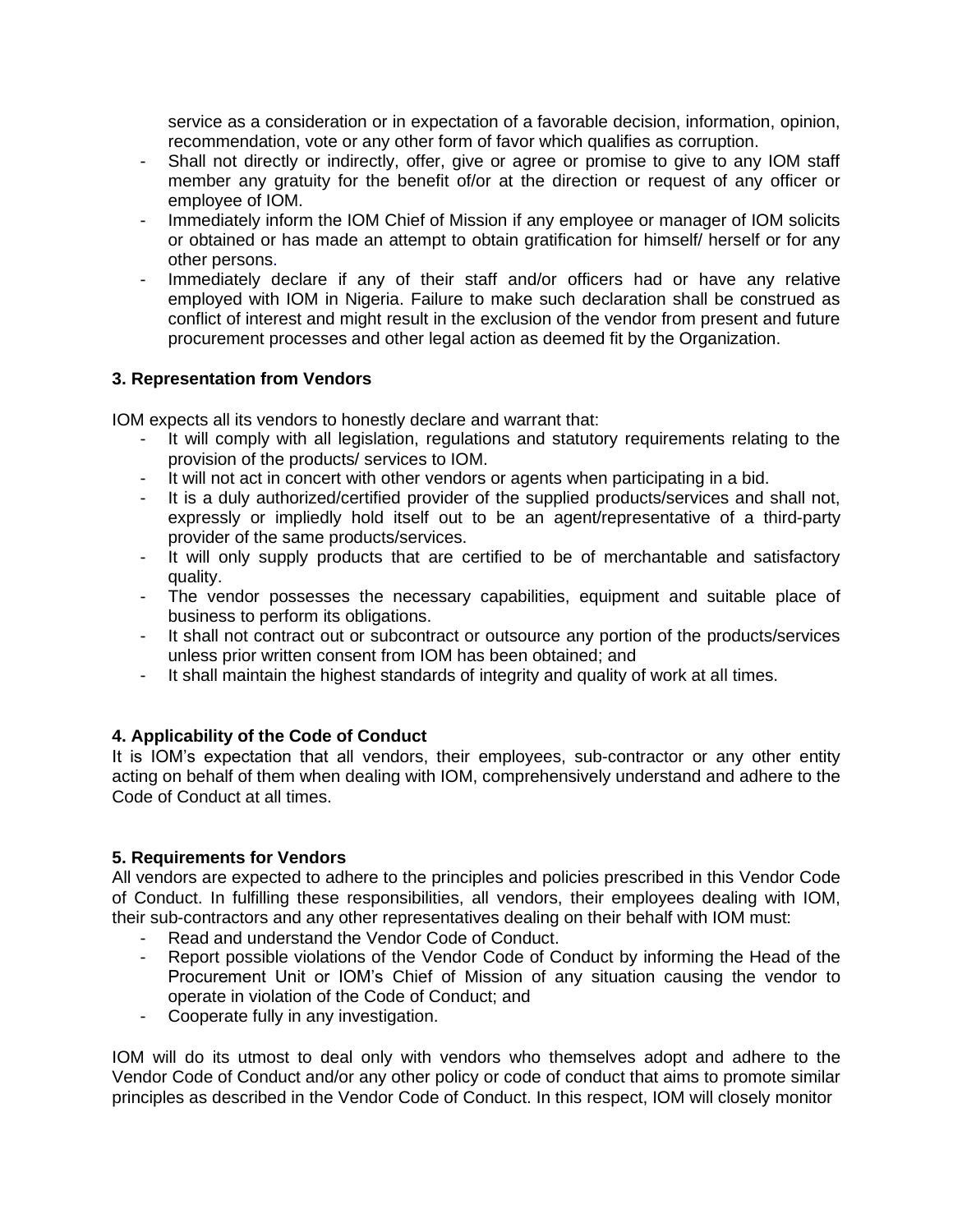the performance of its vendors and will take necessary action in cases where is in breach or is believed to be in breach with this Code of Conduct or any other contractual obligation.

#### **6. Monitoring compliance to the Code of Conduct**

To facilitate the monitoring of vendors' compliance with this Code of Conduct, IOM expects vendors to:

- Develop and maintain all necessary documentation to support compliance with the described standards; such documentation must be accurate and complete.
- Provide IOM's representatives with access to relevant records, upon IOM's request.
- Allow IOM's representatives to conduct interviews with the vendor's employees and with management separately.
- Allow IOM's representatives to conduct announced and unannounced site visits of vendor locations; and
- Respond promptly to reasonable inquiries from IOM's representatives in relation to the implementation of the Code of Conduct.

#### **7. Secure Communication Channels**

To encourage self-policing of the Code of Conduct, IOM has established a secure communication channel to enable the vendors to raise their concerns confidentially and responsibly.

If the vendor has questions about the Code of Conduct or wishes to report a questionable behavior or possible violation of the Code of Conduct, the Concerned Individual ("Vendor") is encouraged and should contact IOM by sending an e-mail to ([feedback-nigeria@iom.int\)](mailto:feedback-nigeria@iom.int).

IOM will not tolerate any retribution or retaliation by anyone against a concerned individual who has, in good faith, sought out advice or has reported questionable behavior and/or a possible violation. IOM will take disciplinary action up to and including termination of contract for anyone who threatens or engages in retaliation, retribution or harassment of the concerned individual. Identities and contents of all information or complaints will be treated STRICTLY CONFIDENTIAL AND SECURE.

#### **8. DISCIPLINARY ACTIONS**

Breaches of the Code of Conduct may result in actions being invoked against that vendor, in addition to any contractual or legal remedies. The actions applied will depend on the nature and seriousness of the breach and on the degree of commitment shown by the vendor in breach to its obligations under the Code of Conduct. The range of actions available to be imposed on vendor includes, but is not restricted to:

- Formal warnings informing that the continued non-compliance will lead to more severe actions.
- Penalties.
- Disclosure of nature of breach to all IOM subsidiaries and associate companies.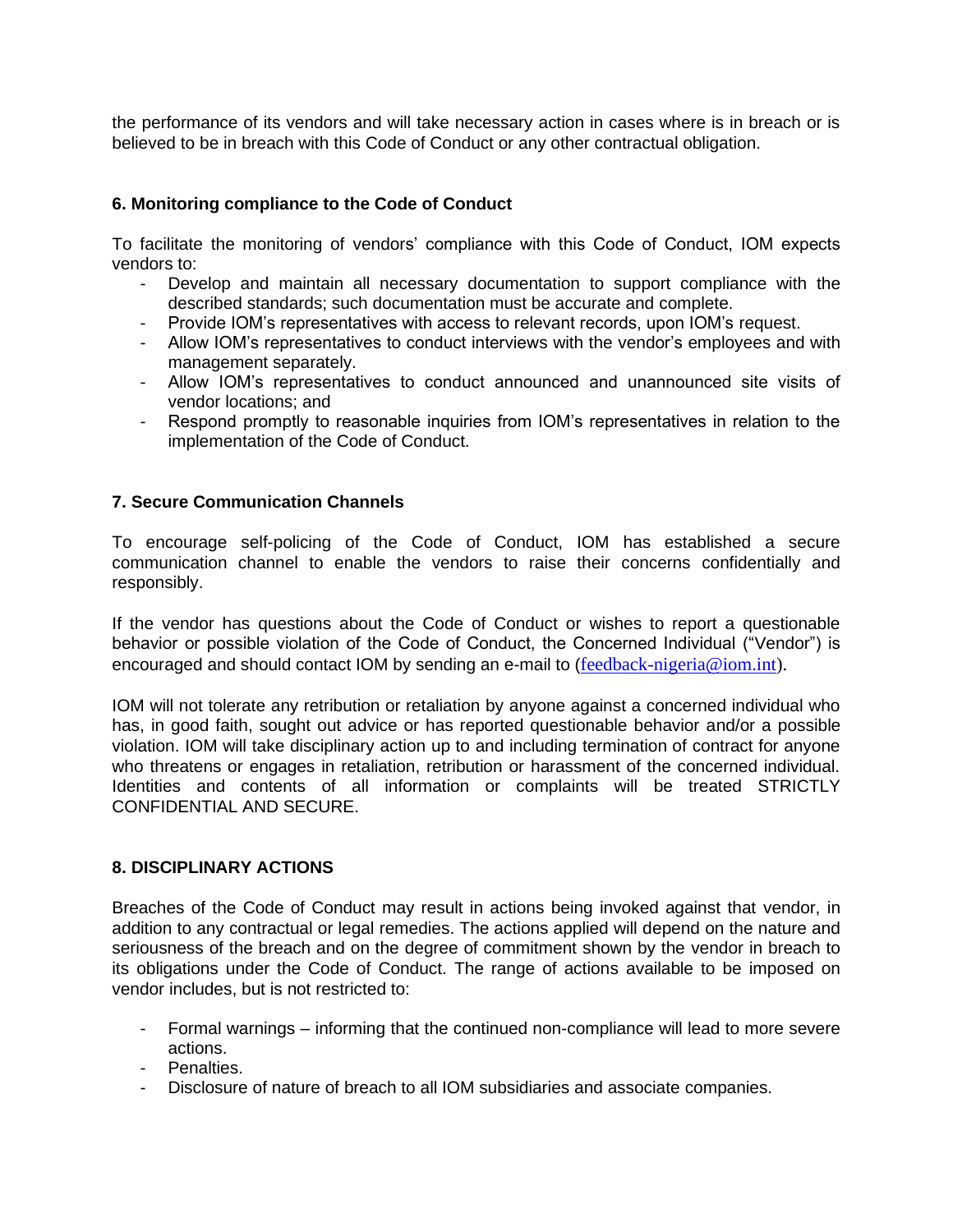- Immediate termination of contract, without recourse; and/or
- Preclusion from tendering or any other form of contracting for any work in the supply chain, for a specified period. These preclusion actions may be restricted to tender opportunities associated with IOM for lesser breaches, or in more severe cases, may be applied for IOM and all its subsidiaries and associate companies.

*Issued by*

IOM Procurement Staff:

Location:

Signature:

Date: \_\_\_\_\_\_\_\_\_\_\_\_\_\_\_\_\_\_\_\_\_\_\_\_

*Acknowledgment and Acceptance:*

This is to certify that I have fully read the Vendor Code of Conduct attached. Having fully read and understood the completed requirement of this Vendor Code of Conduct, I hereby commit myself and my company to serve this Code of Conduct and to fully comply with all of its principles. I also certify that I am authorized by my company to sign and accept this document in its behalf.

10

| Vendor:  |  |
|----------|--|
| Address: |  |

| <b>Representative Name:</b> |  |
|-----------------------------|--|
| Title                       |  |

| Signature: |  |
|------------|--|
|------------|--|

Date: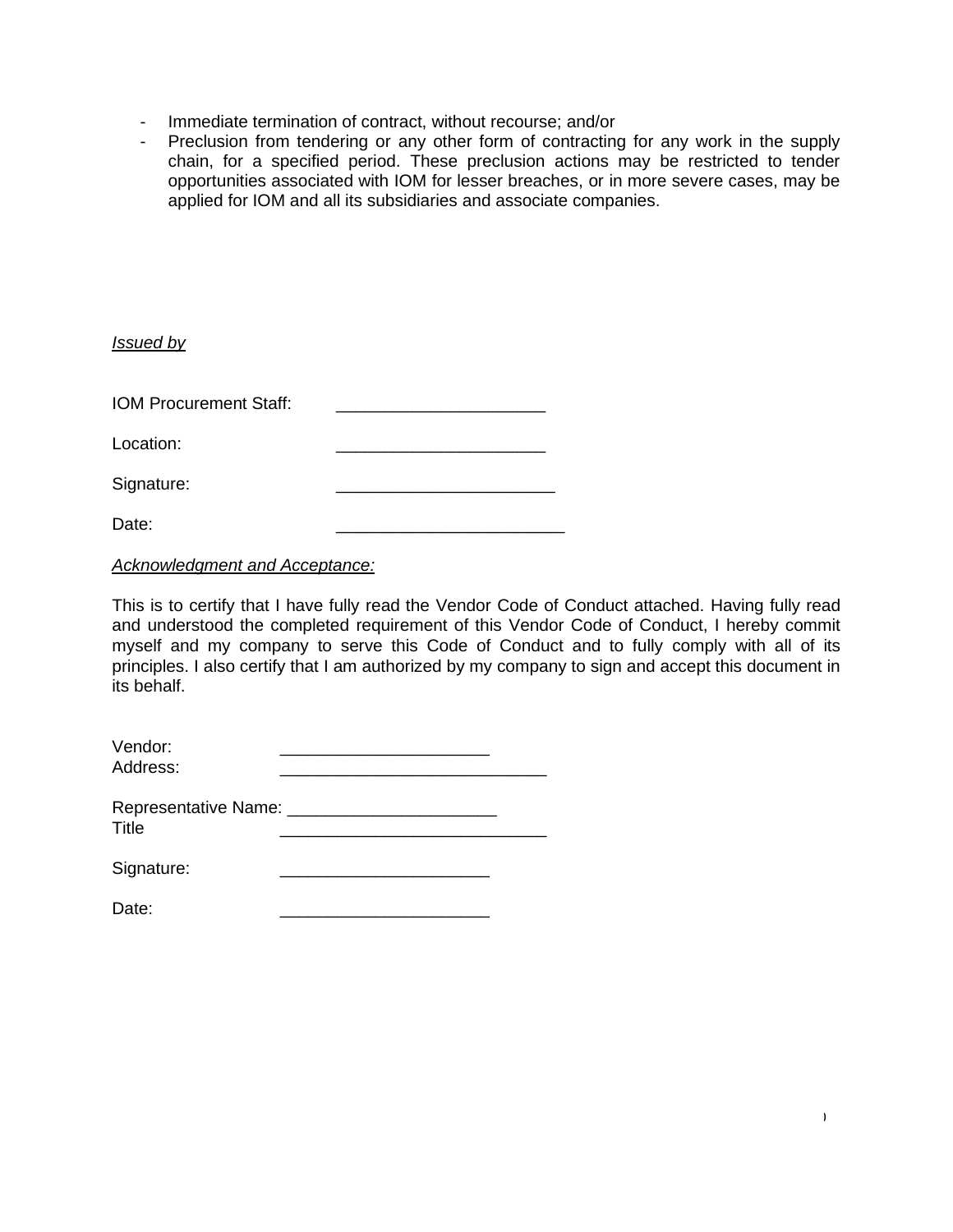# **Annex – V Vendor Information Sheet**



IOM International Organization for Migration<br>OIM Organisation Internationale pour les Migrations<br>OIM Organización Internacional para las Migraciones

*GPSU.SF-19.6*

# **VENDOR INFORMATION SHEET (VIS)**

| Name of the Company                                                     |          |                          |                                                                                                                       |
|-------------------------------------------------------------------------|----------|--------------------------|-----------------------------------------------------------------------------------------------------------------------|
| Address                                                                 | Leased   | Owned                    |                                                                                                                       |
| House No                                                                |          |                          |                                                                                                                       |
| <b>Street Name</b>                                                      |          |                          |                                                                                                                       |
| Postal Code                                                             |          |                          |                                                                                                                       |
| City                                                                    |          |                          |                                                                                                                       |
| Region                                                                  |          |                          |                                                                                                                       |
| Country                                                                 |          |                          |                                                                                                                       |
| <b>Contact Numbers/Address</b>                                          |          |                          |                                                                                                                       |
|                                                                         |          |                          | Contact Person:                                                                                                       |
| Fax No.                                                                 |          |                          |                                                                                                                       |
|                                                                         |          | Website:                 | <u> 1990 - Johann Barbara, martin amerikan basar dan berasal dalam basar dalam basar dalam basar dalam basar dala</u> |
| Location of Plant/Warehouse $\Box$ Leased                               |          | Owned                    |                                                                                                                       |
| Business Organization   Corporation   Partnership   Sole Proprietorship |          |                          |                                                                                                                       |
|                                                                         |          |                          |                                                                                                                       |
|                                                                         |          |                          |                                                                                                                       |
| Nature of Business/Trade                                                |          |                          |                                                                                                                       |
| Manufacturer                                                            |          | <b>Authorized Dealer</b> | <b>Information Services</b>                                                                                           |
| Wholesaler                                                              | Retailer |                          | <b>Computer Hardware</b>                                                                                              |
| Trader                                                                  | Importer |                          | Service Bureau                                                                                                        |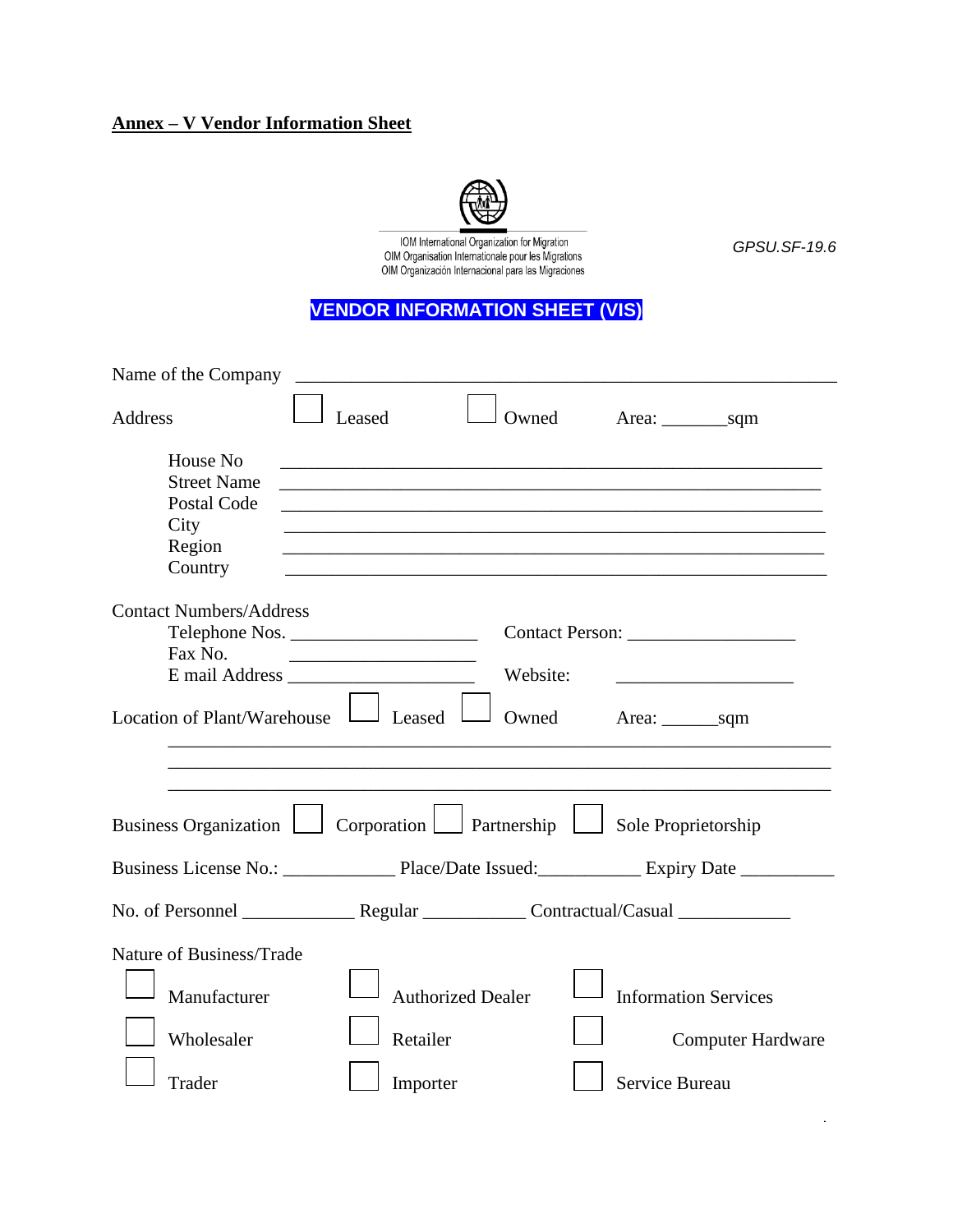| Consultancy<br>Site Development/<br>Construction                                                                                                                                                                                                                                                      |                                                                                                |
|-------------------------------------------------------------------------------------------------------------------------------------------------------------------------------------------------------------------------------------------------------------------------------------------------------|------------------------------------------------------------------------------------------------|
| Number of Years in business:                                                                                                                                                                                                                                                                          |                                                                                                |
| Complete Products & Services                                                                                                                                                                                                                                                                          |                                                                                                |
| <b>Payment Details</b><br>Payment Method<br>Check<br><b>Bank Transfer</b><br>Cash<br>Loc.Currency<br><b>USD</b><br>Currency<br>30 days<br>15 days<br>Terms of Payment<br>N <sub>o</sub><br>Yes<br><b>Advance Payment</b>                                                                              | Others<br><b>EUR</b><br>Others<br>7 days upon receipt of invoice<br>% of the Total PO/Contract |
| <b>Bank Details:</b><br><b>Bank Name</b><br><b>Bldg and Street</b><br>City<br>Country<br>Postal Code<br>Country<br><b>Bank Account Name</b><br>Bank Account No.<br><b>Swift Code</b><br><b>Iban Number</b><br>Key Personnel & Contacts (Authorized to sign and accept PO/Contracts & other commercial |                                                                                                |
| documents)<br><b>Title/Position</b><br>Name                                                                                                                                                                                                                                                           | Signature                                                                                      |
|                                                                                                                                                                                                                                                                                                       |                                                                                                |

\_\_\_\_\_\_\_\_\_\_\_\_\_\_\_\_\_\_\_\_\_\_\_ \_\_\_\_\_\_\_\_\_\_\_\_\_\_\_\_\_\_\_\_\_\_\_ \_\_\_\_\_\_\_\_\_\_\_\_\_\_\_\_\_\_\_\_\_\_\_

 $\frac{1}{2}$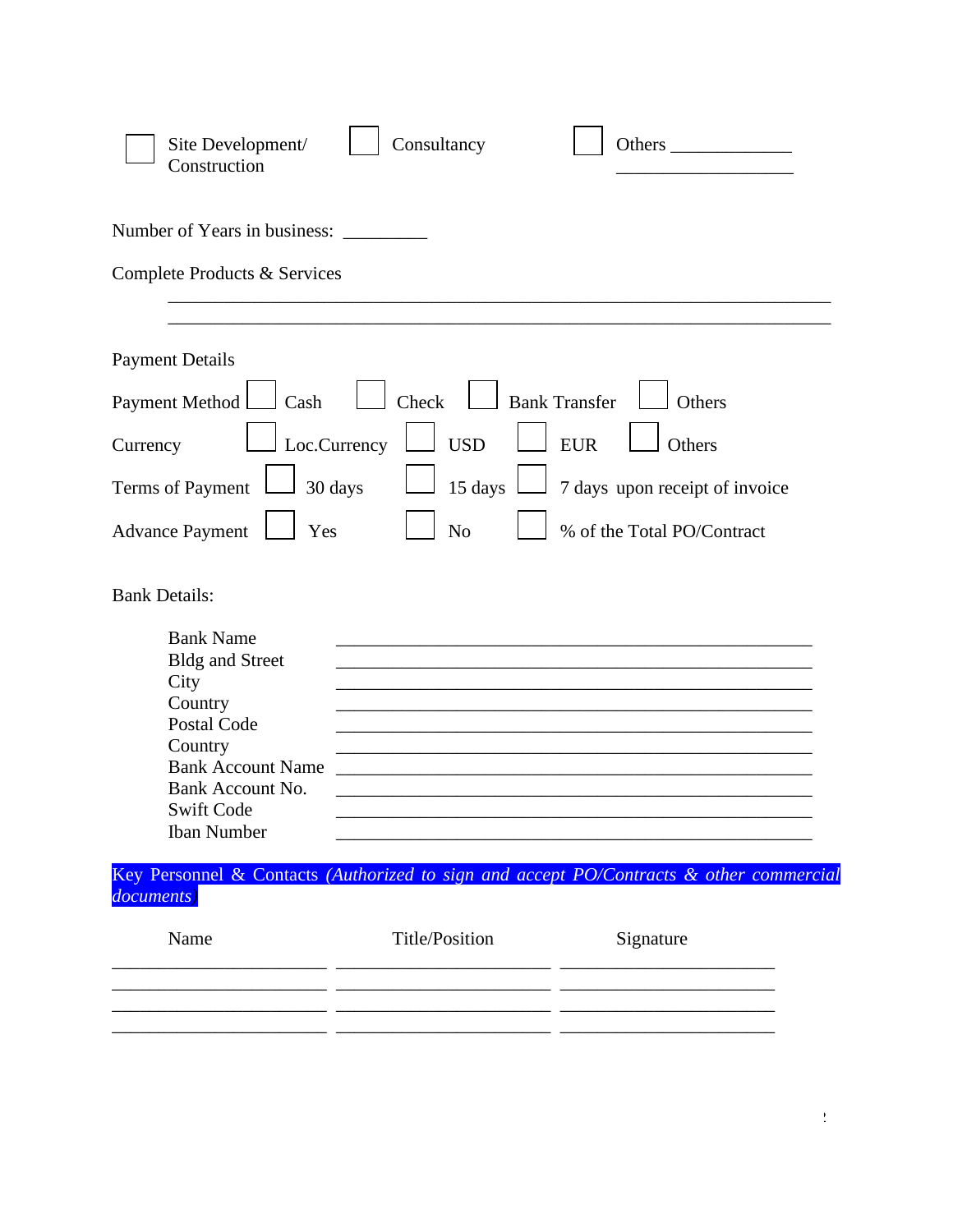Companies with whom you have been dealing for the past two years with approximate value in US Dollars:

| <b>Company Name</b>      | <b>Business Value</b>                                                         | Contact Person/Tel. No.                                                                       |
|--------------------------|-------------------------------------------------------------------------------|-----------------------------------------------------------------------------------------------|
|                          |                                                                               |                                                                                               |
|                          | Have you ever provided products and/or services to any mission/office of IOM? |                                                                                               |
| Yes                      | No.                                                                           |                                                                                               |
| services.                |                                                                               | If yes, list the department and name of the personnel to whom you provided such goods and/or  |
| Name of Person           | Mission/Office                                                                | <b>Items Purchased</b>                                                                        |
|                          |                                                                               |                                                                                               |
|                          | with IOM? If yes, kindly state name and relationship.                         | Do you have any relative who worked with us at one time or another, or are presently employed |
| <b>Trade Reference</b>   |                                                                               |                                                                                               |
| Company                  | <b>Contact Person</b><br>. .                                                  | <b>Contact Number</b><br>- -                                                                  |
| <b>Banking Reference</b> |                                                                               |                                                                                               |
| <b>Bank</b>              | <b>Contact Person</b>                                                         | <b>Contact Number</b>                                                                         |
|                          |                                                                               |                                                                                               |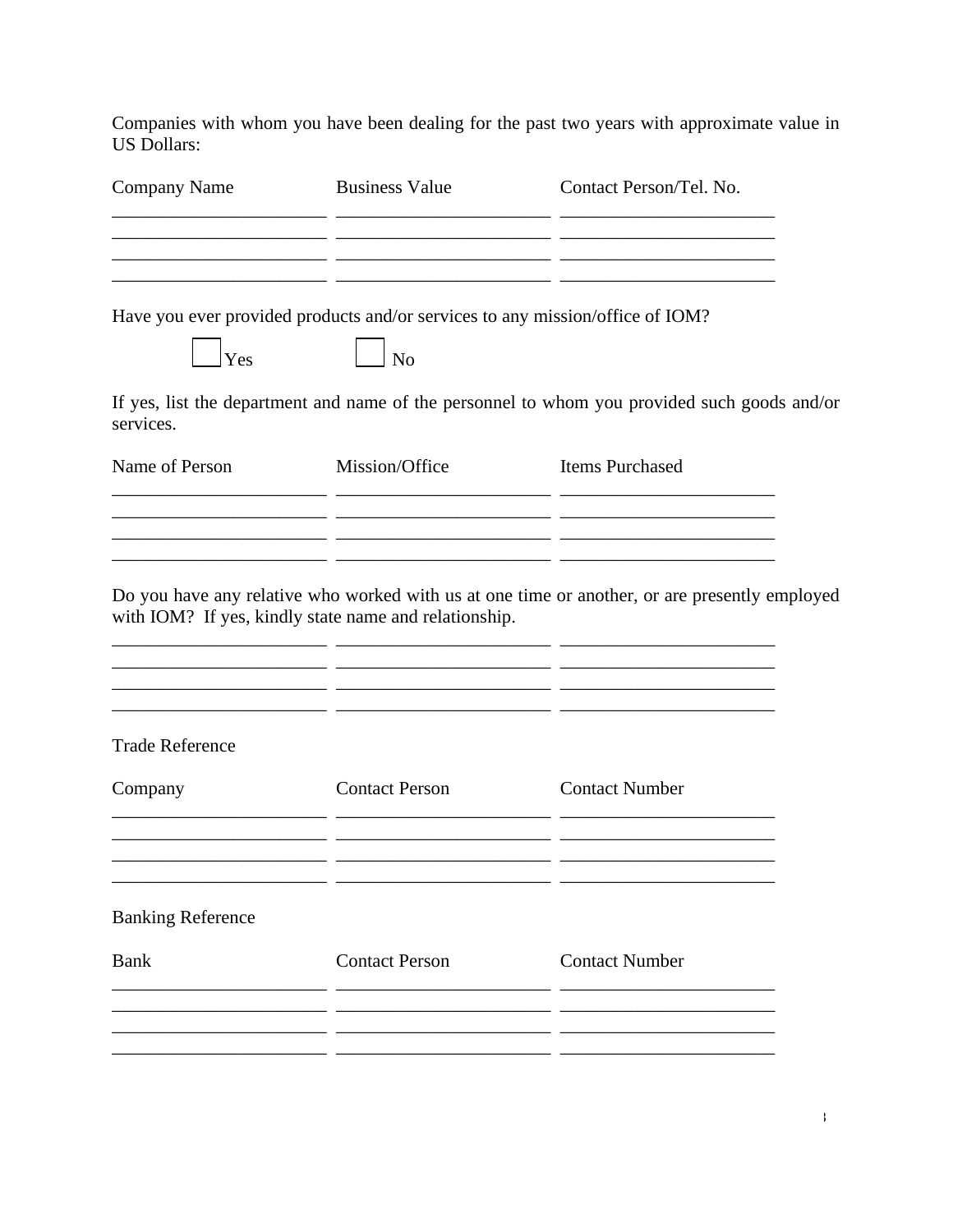IOM is encouraging companies to use recycled materials or materials coming from sustainable resources or produced using a technology that has lower ecological footprints.

# **REQUIREMENTS CHECK LIST**

Please submit the following documents together with the Information Sheet:

|                 |                                                                                                                                                                                                                 | For IOM use only |                          |
|-----------------|-----------------------------------------------------------------------------------------------------------------------------------------------------------------------------------------------------------------|------------------|--------------------------|
| No.<br>Document |                                                                                                                                                                                                                 | Submitted        | <b>Not</b><br>Applicable |
| $\mathbf{1}$    | Company Profile (including the names of owners, key<br>officers, technical personnel)                                                                                                                           |                  |                          |
| $\overline{2}$  | Company's Articles of Incorporation, Partnership<br><sub>or</sub><br>Corporation, whichever is applicable, including amendments<br>thereto, if any.                                                             |                  |                          |
| 3               | Certificates from the Principals (e.g. Manufacturer's<br>Authorization, Certificate of Exclusive Distributorship, Any<br>certificate for the purpose, indicating name, complete<br>address and contact details) |                  |                          |
| 4               | Technical specification of the devices and work schedule                                                                                                                                                        |                  |                          |
| 5               | Implementation methodology and approach                                                                                                                                                                         |                  |                          |
| 6               | List of all contracts entered into for the last 3 years                                                                                                                                                         |                  |                          |
| 6               | Any others                                                                                                                                                                                                      |                  |                          |

I hereby certify that the information above are true and correct. I am also authorizing IOM to validate all claims with concerned authorities.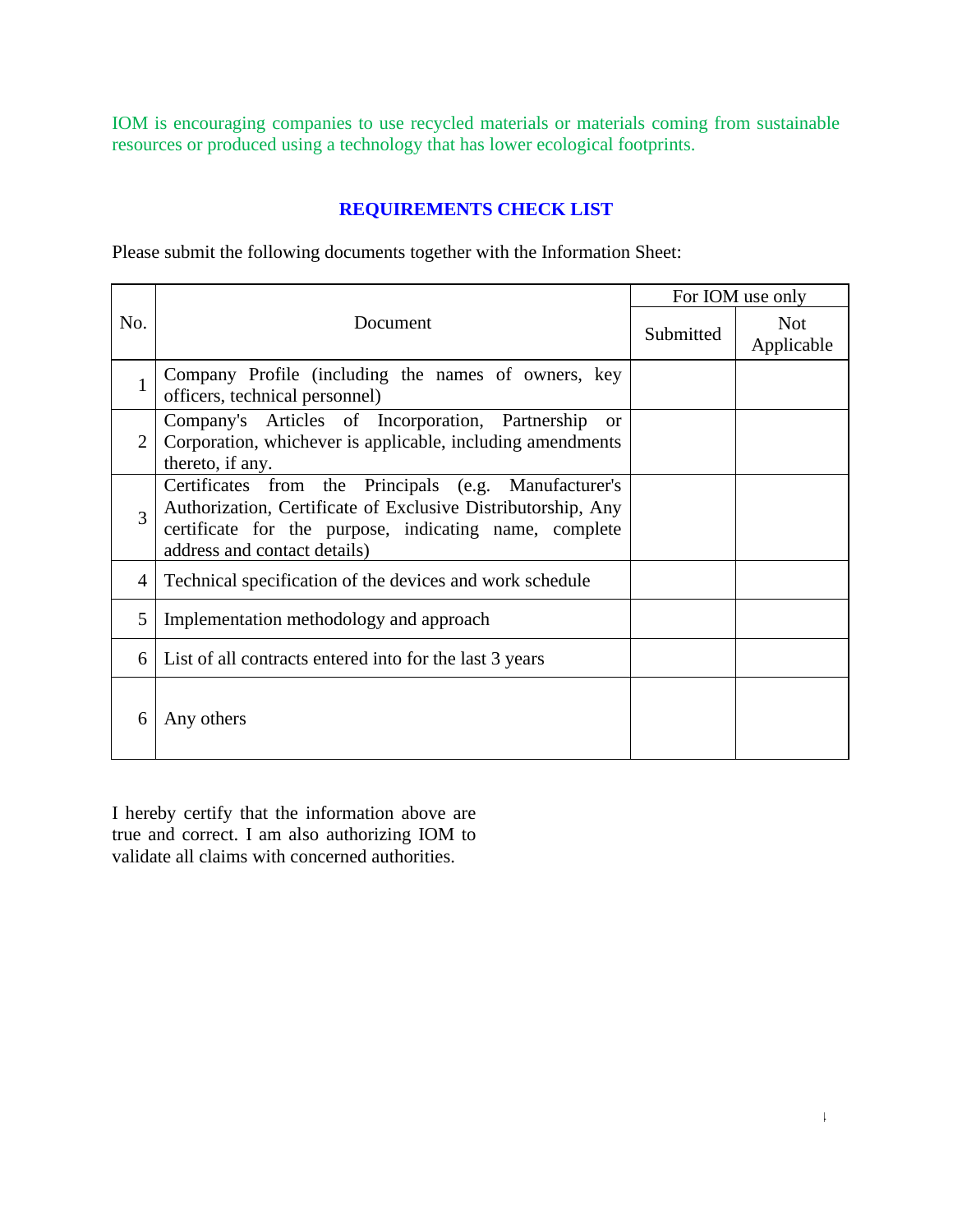Received by:

Date Date Date

Signature Signature Signature

\_\_\_\_\_\_\_\_\_\_\_\_\_\_\_\_\_\_\_\_\_\_\_ \_\_\_\_\_\_\_\_\_\_\_\_\_\_\_\_\_\_\_\_\_\_\_

\_\_\_\_\_\_\_\_\_\_\_\_\_\_\_\_\_\_\_\_\_\_\_ \_\_\_\_\_\_\_\_\_\_\_\_\_\_\_\_\_\_\_\_\_\_\_

\_\_\_\_\_\_\_\_\_\_\_\_\_\_\_\_\_\_\_\_\_\_\_ \_\_\_\_\_\_\_\_\_\_\_\_\_\_\_\_\_\_\_\_\_\_

\_\_\_\_\_\_\_\_\_\_\_\_\_\_\_\_\_\_\_\_\_\_\_ \_\_\_\_\_\_\_\_\_\_\_\_\_\_\_\_\_\_\_\_\_\_\_

Printed Name Printed Name

Position/Title Position/Title

# \_\_\_\_\_\_\_\_\_\_\_\_\_\_\_\_\_\_\_\_\_\_\_\_\_**FOR IOM USE ONLY**\_\_\_\_\_\_\_\_\_\_\_\_\_\_\_\_\_\_\_\_\_\_\_\_\_\_\_ Purchasing Organization Account Group Industry 001 002 003 where  $001$  - Transportation related to movement of migrants 002 - Goods (e.g. supplies, materials, tools) 003 - Services (e.g. professional services, consultancy, maintenance) Vendor Type Global Docal